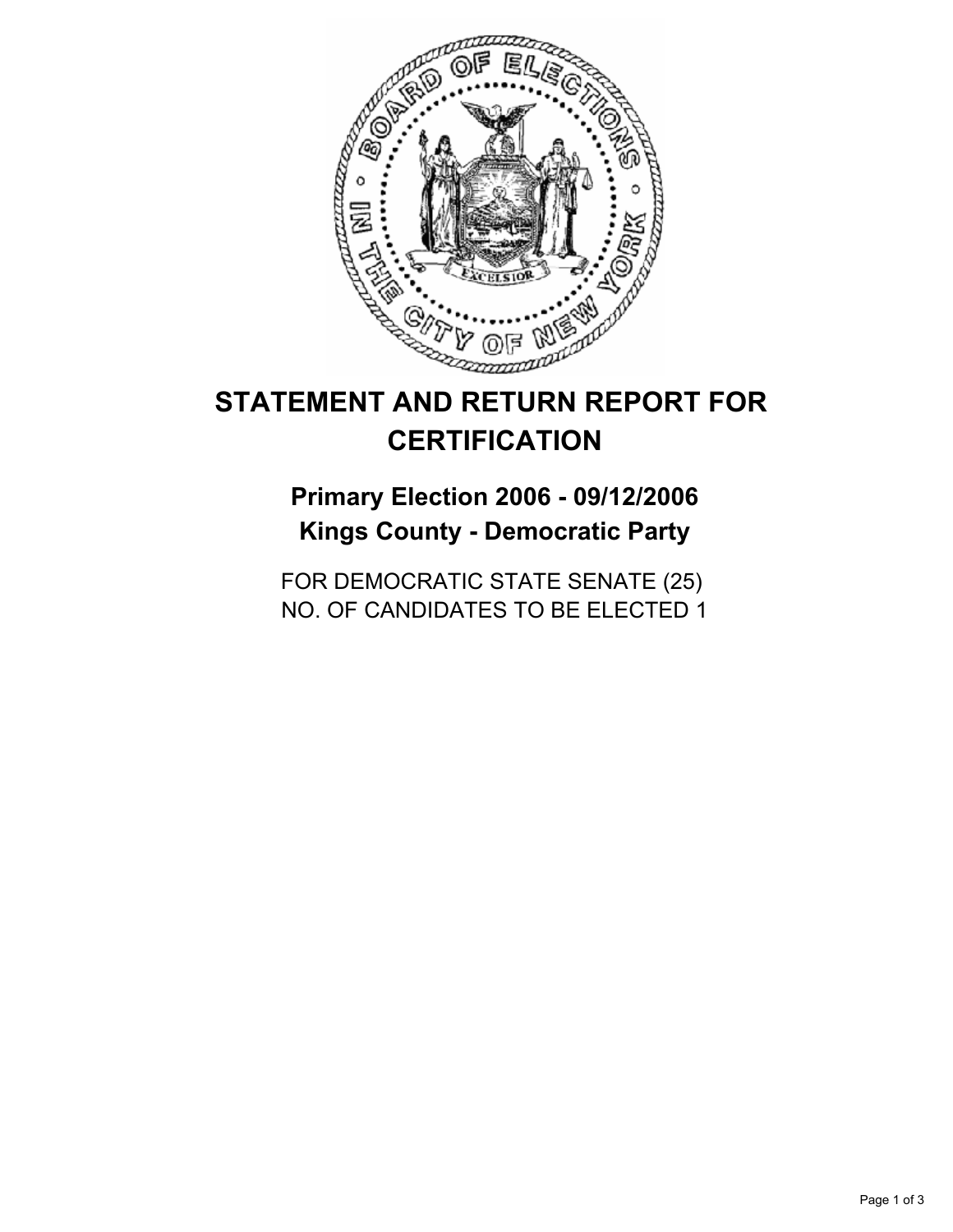

## **ASSEMBLY DISTRICT 50**

| <b>EMERGENCY</b>         | 32    |
|--------------------------|-------|
| ABSENTEE/MILITARY        | 32    |
| AFFIDAVIT                | 23    |
| <b>MARTIN CONNOR</b>     | 1,740 |
| <b>KEN DIAMONDSTONE</b>  | 295   |
| TRACY BOYLAND (WRITE-IN) | 2     |
| <b>TOTAL VOTES</b>       | 2,037 |

#### **ASSEMBLY DISTRICT 51**

| <b>TOTAL VOTES</b>      |  |
|-------------------------|--|
| <b>KEN DIAMONDSTONE</b> |  |
| <b>MARTIN CONNOR</b>    |  |
| AFFIDAVIT               |  |
| ABSENTEE/MILITARY       |  |
| <b>EMERGENCY</b>        |  |

#### **ASSEMBLY DISTRICT 52**

| <b>TOTAL VOTES</b>   | 5,628 |
|----------------------|-------|
| KEN DIAMONDSTONE     | 3,506 |
| <b>MARTIN CONNOR</b> | 2,122 |
| AFFIDAVIT            | 99    |
| ABSENTEE/MILITARY    | 165   |
| <b>EMERGENCY</b>     | 36    |

#### **ASSEMBLY DISTRICT 57**

| <b>TOTAL VOTES</b>      |  |
|-------------------------|--|
| <b>KEN DIAMONDSTONE</b> |  |
| <b>MARTIN CONNOR</b>    |  |
| AFFIDAVIT               |  |
| ABSENTEE/MILITARY       |  |
| <b>EMERGENCY</b>        |  |